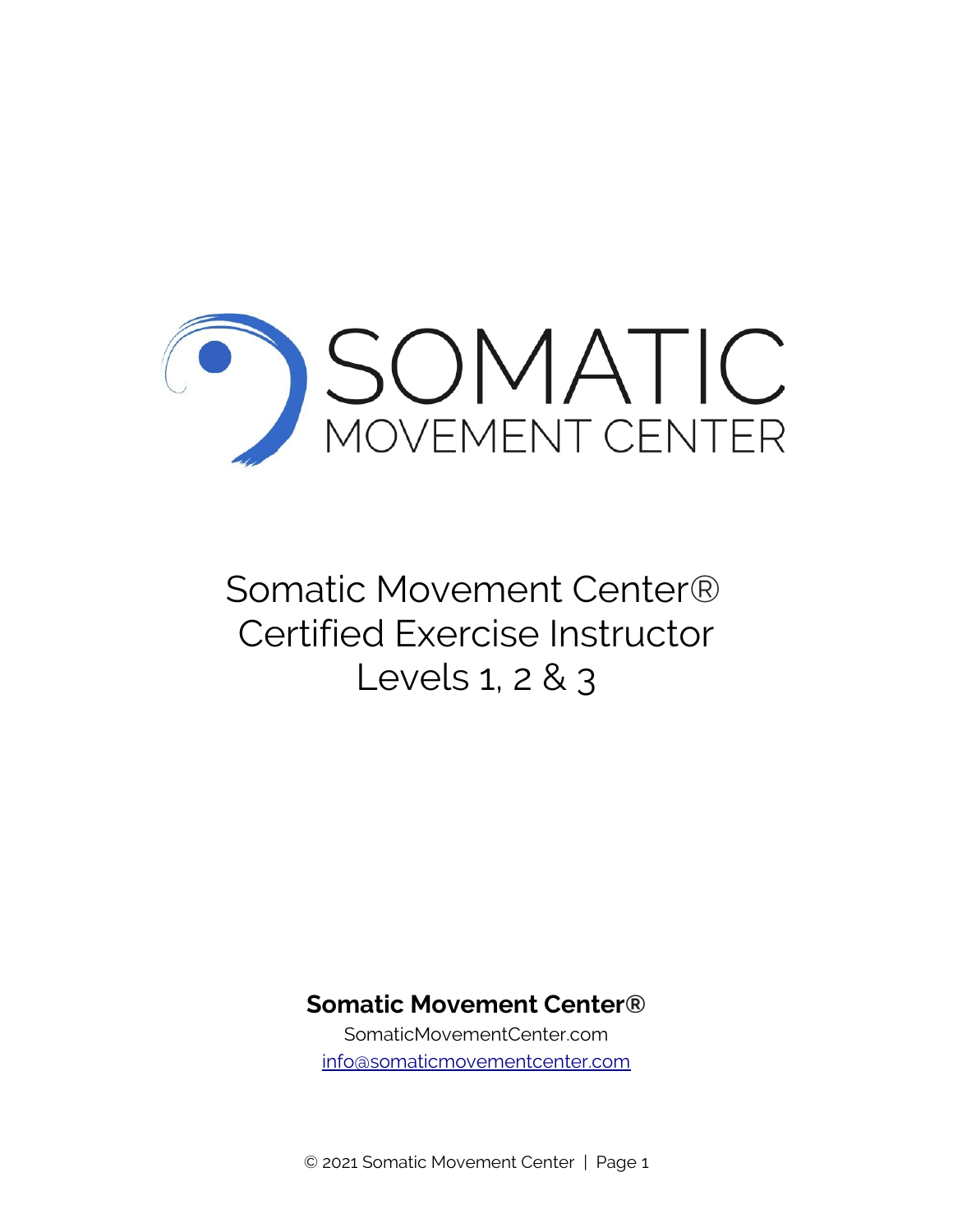# TABLE OF CONTENTS

| Overview                       | 3              |
|--------------------------------|----------------|
| SMC® CEI Level 1               | $\mathcal{S}$  |
| SMC® CEI Levels 2 & 3          | 3              |
| Enrolling in the CEI Program   | 4              |
| Prerequisites                  | 4              |
| Tuition                        | $\overline{4}$ |
| CEI Level 1 Course Syllabus    | 5              |
| Schedule                       | 5              |
| Required Reading               | 5              |
| Academic Material              | 5              |
| Exercises                      | 6              |
| Outcomes                       | 6              |
| Requirements for Certification | $\overline{7}$ |
| CEI Level 2 Course Syllabus    | 8              |
| Schedule                       | 8              |
| Required Reading               | 8              |
| Academic Material              | 8              |
| Exercises                      | 9              |
| Outcomes                       | 9              |
| Requirements for Certification | 10             |
| CEI Level 3 Course Syllabus    | 11             |
| Schedule                       | 11             |
| Required Reading               | 11             |
| Academic Material              | 11             |
| Exercises                      | 12             |
| Outcomes                       | 12             |
| Requirements for Certification | 13             |
| Instructor                     | 13             |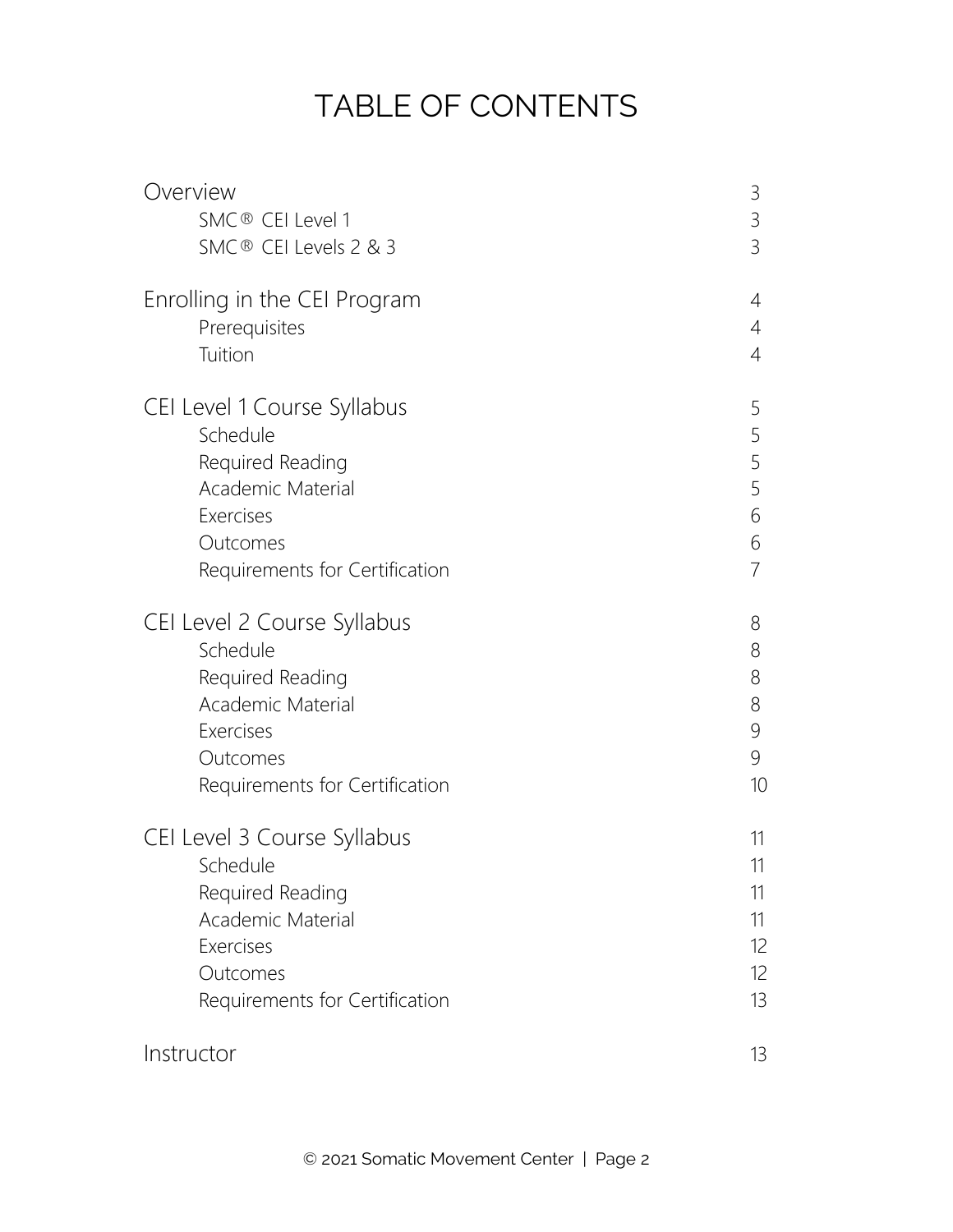# OVERVIEW

This series of home-study courses teaches Clinical Somatic Education self-care exercises, principles, and theory as developed by Thomas Hanna. The courses are designed for highly motivated, selfdriven students who are comfortable with distance learning.

These courses are intended for health and movement professionals such as physical therapists, occupational therapists, yoga instructors, fitness instructors, and personal trainers. The courses teach health and movement professionals how to instruct Clinical Somatics self-care exercises, and incorporate the exercises into their current practice. Clinical Somatics exercises give health and movement professionals a highly effective way to help their clients and students who suffer from chronic muscle and joint pain, postural distortions, movement limitations, and many common musculoskeletal conditions.

If you have no background in movement or teaching, but are passionate about teaching Clinical Somatics, you are encouraged to enroll.

#### **SMC® CEI Level 1**

SMC® CEI Level 1 teaches a series of eight Clinical Somatics floor exercises and two seated and standing proprioceptive exercises that address dysfunction in the core of the body. The course introduces students to the concepts of Somatic theory, teaching principles, and neurophysiology. CEI Level 1 is a 100-hour training.

#### **SMC® CEI Levels 2 & 3**

SMC® CEI Levels 2 and 3 teach advanced Clinical Somatics floor exercises and proprioceptive exercises that address dysfunction in the core of the body and the extremities. The courses delve deeper into teaching principles, neurophysiology, and working with specific functional disorders. CEI Levels 2 and 3 are each 100-hour trainings. The complete CEI course series, Levels 1, 2, and 3 together, is a 300-hour training program.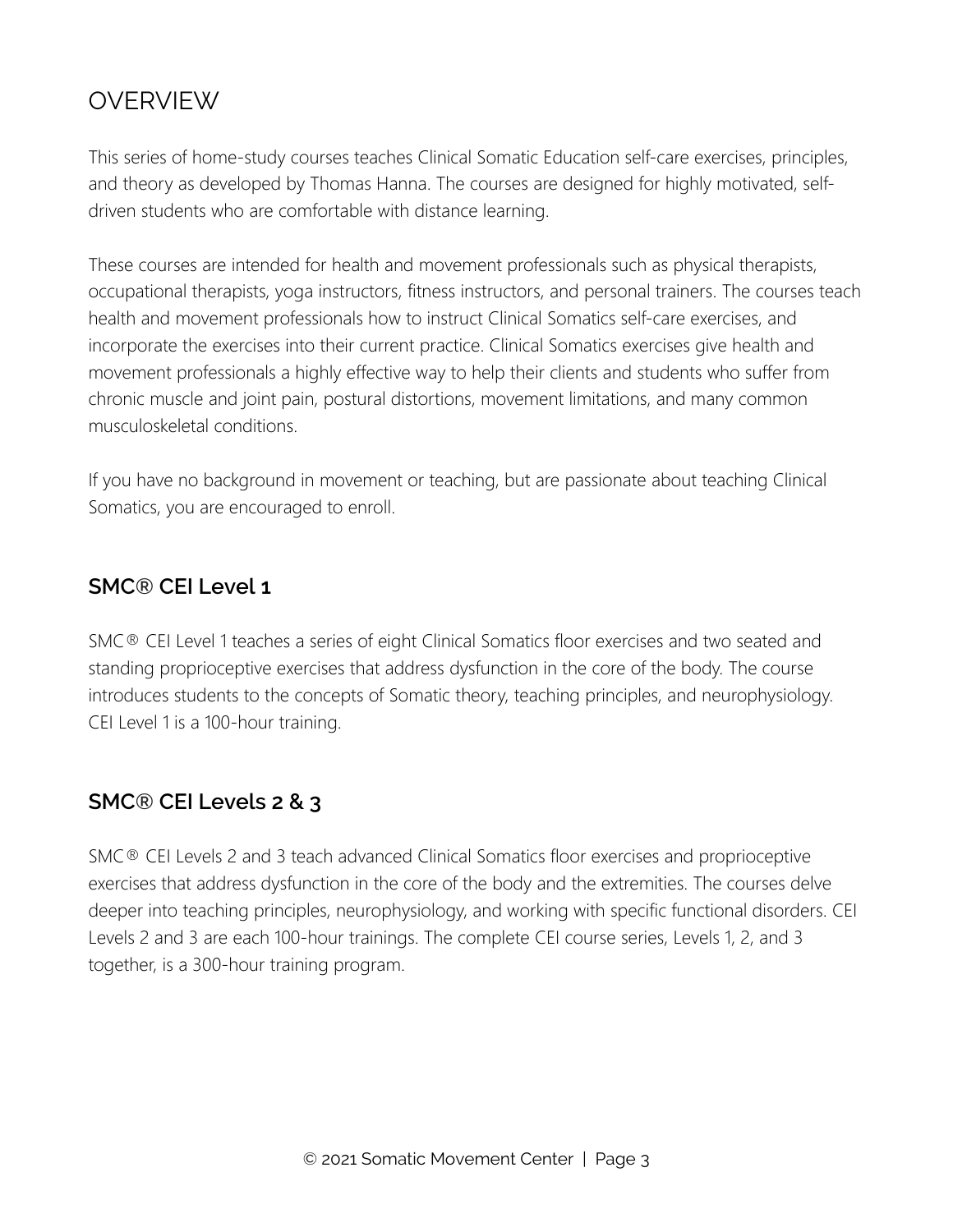# ENROLLING IN THE CEI PROGRAM

Students may register for the SMC® CEI Level 1 course at SomaticMovementCenter.com. While the course is intended for health and movement professionals, anyone may enroll. When registering, you will be asked to describe your personal experience and practice with Clinical Somatics self-care exercises, as well as provide a personal statement explaining why you want to teach Clinical Somatics and in what setting you plan to teach.

#### **Prerequisites**

Students enrolling in the SMC® CEI Level 1 course must have personal experience with Clinical Somatics self-care exercises as taught by a certified educator, and should be practicing the exercises on their own on a regular basis. It is recommended that students complete the Somatic Movement Center® online Level One Course, available on SomaticMovementCenter.com, to fulfill this prerequisite.

Students enrolling in the SMC® CEI Level 2 course must have completed their SMC® CEI Level 1 certification. Students enrolling in the SMC® CEI Level 3 course must have completed their SMC® CEI Level 2 certification.

#### **Tuition**

Tuition is in US dollars, and is payable online at time of registration.

SMC® CEI Level 1 course: \$475 USD SMC® CEI Level 2 course: \$475 USD SMC® CEI Level 3 course: \$475 USD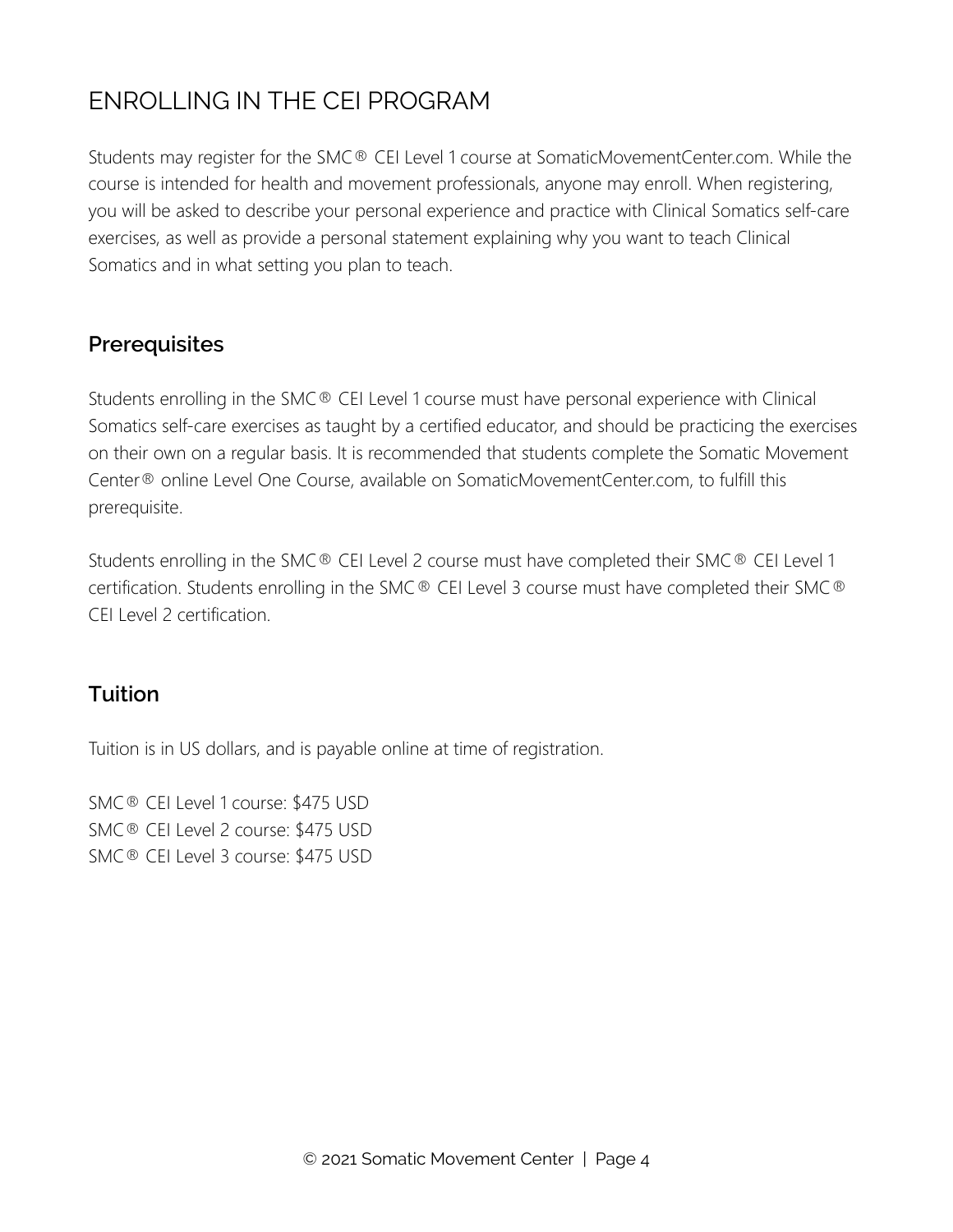# CEI LEVEL 1 COURSE SYLLABUS

#### **Schedule**

The SMC $<sup>®</sup>$  CEI Level 1 course is taught in ten sections. The pace of the course is set, with a new</sup> section becoming available each week. Students may begin the first section of the course immediately upon registering. The entire course may be completed in ten weeks; however, students may take as long as they need to complete the course.

#### **Required Reading**

Students are required to read *The Pain Relief Secret* by Sarah Warren. Chapters of this book are used as academic reading in the course, and students will be tested on the material.

Students are strongly encouraged to read Somatics: Reawakening the Mind's Control of Movement, Flexibility, and Health by Thomas Hanna.

Students are encouraged, but not required, to use Trail Guide to the Body: How to Locate Muscles, Bones and More by Andrew Biel as a reference.

#### **Academic Material**

The following academic topics are covered in the SMC® CEI Level 1 course. Students will complete a quiz at the end of each section testing the comprehension of the academic material.

- History and principles of Clinical Somatic Education
- Teaching principles of Clinical Somatic Education
- Student assessment
- Theory and anatomy of the Green Light Reflex (action response), Red Light Reflex (withdrawal response), and Trauma Reflex (flexor reflex)
- Sensory-motor amnesia
- Sensory adaptation, awareness, and attention
- Pandiculation
- The stretch reflex (myotatic reflex)
- Proprioception and teaching proprioceptive exercises
- How to instruct group classes, individual sessions, and home practice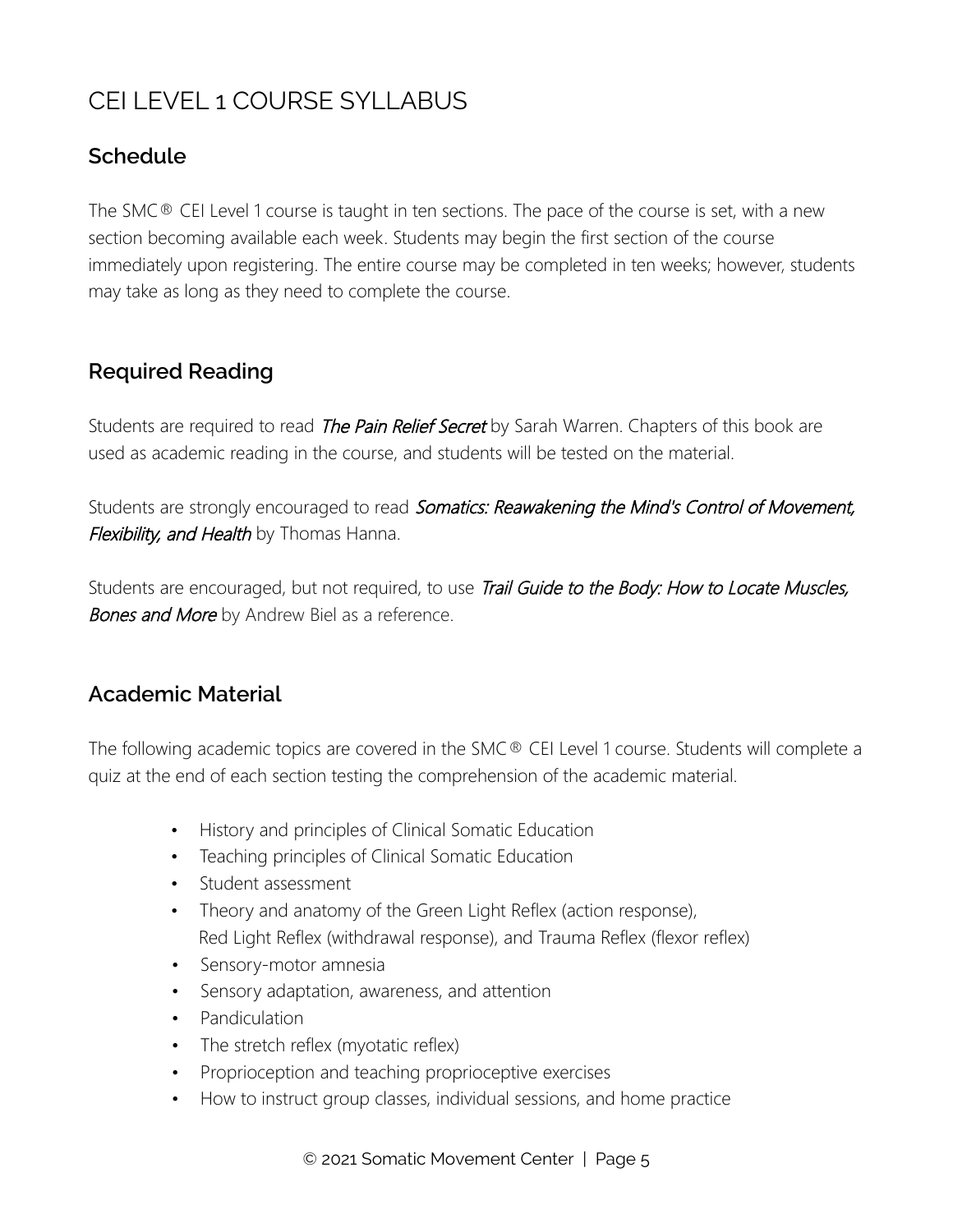#### **Exercises**

The SMC<sup>®</sup> CEI Level 1 course teaches a series of eight Clinical Somatics floor exercises and two seated and standing proprioceptive exercises that address dysfunction in the core of the body. Students will learn how to instruct each exercise through video demonstrations, written explanations and instruction, and personal practice. The anatomy of each exercise, what conditions each exercise helps to alleviate, and common mistakes that students make when practicing the exercises are discussed. A sample script for each exercise is provided.

At the end of the course, CEI students will submit four videos of themselves teaching a volunteer student four of the exercises that are taught in the course. The videos will show that CEI students have a clear understanding of how to teach the exercises and how to work with a student. Feedback will be given on the videos, and if improvement is needed before certification can be granted, students may be asked to re-submit one or more of the videos.

### **Outcomes**

Somatic Movement Center expects Certified Exercise Instructors to uphold the highest level of instruction to their students. Upon completion of the SMC® CEI Level 1 course, students should have a deep understanding of:

- The theory, principles, and neurophysiology of Clinical Somatic Education
- How to teach Clinical Somatics self-care exercises in a variety of settings while being true to Clinical Somatics teaching principles and best practices
- How to assess a student, and work with them in partnership to address their unique issues
- How to sequence a group class or individual session in order to address specific patterns of pain, dysfunction, or diagnosed musculoskeletal conditions
- How to instruct students to develop their own ongoing home practice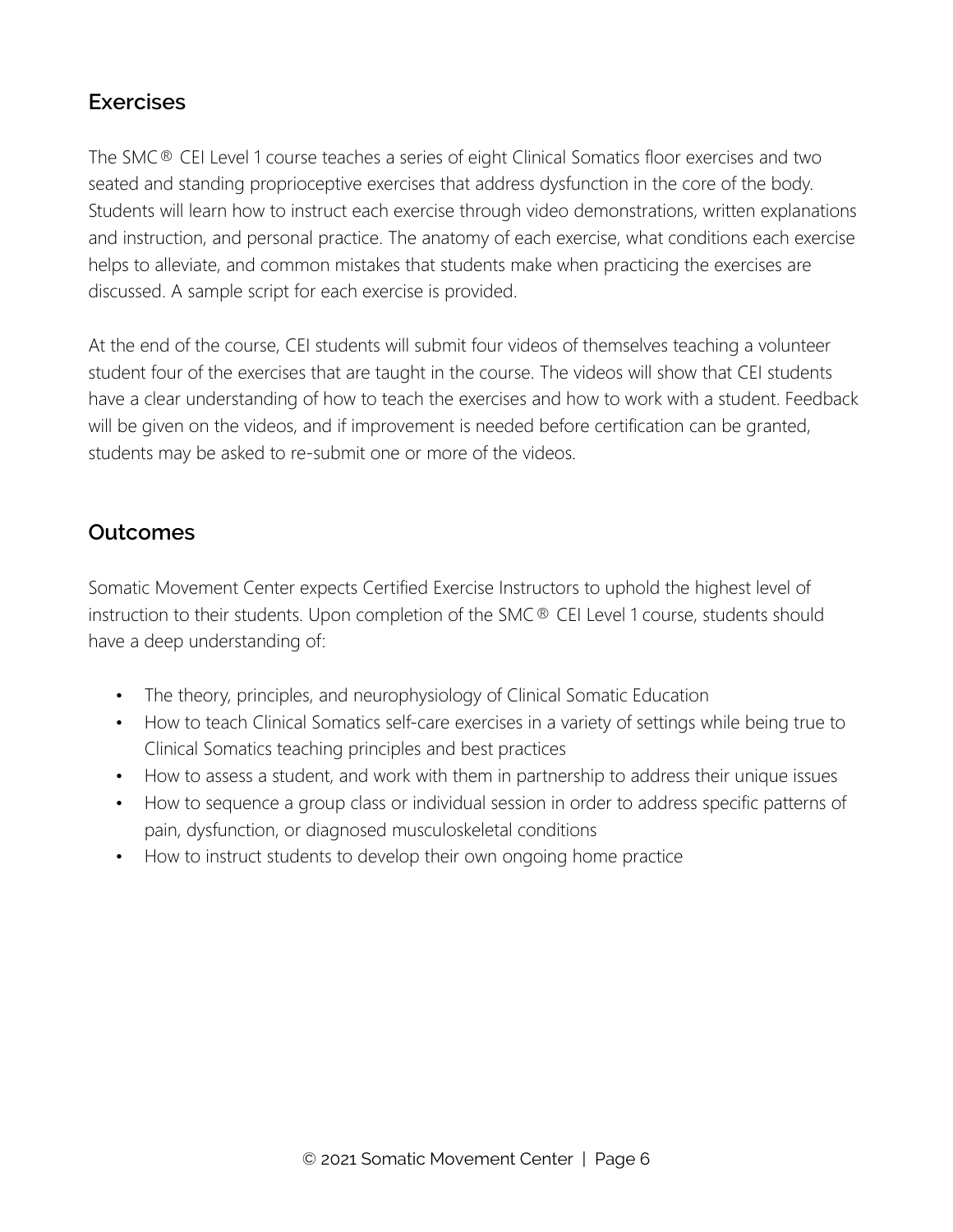## **Requirements for CEI Level 1 Certification**

Successful completion of the SMC® CEI Level 1 course is dependent on:

- 1. Passing all quizzes on academic material
- 2. Submitting four videos demonstrating competent teaching of the exercises
- 3. Submitting a personal statement at the end of the course describing your personal experience with practicing the exercises, your experience in learning how to teach the exercises, and how you intend to move forward in teaching the exercises

### **Certification**

Once you have been approved for certification, you will receive a signed certificate showing that you have completed the SMC® CEI Level 1 course. You will receive an electronic version of the certificate, and if you live within the United States, you will receive a physical copy by mail.

You will also receive handouts that you may give to your students as tools that they can use to practice the exercises at home on their own. The handouts describe each exercise individually, as well as how to get the most out of practicing Clinical Somatics self-care exercises.

If you wish, your name, head shot, and contact information will be listed on the Certified Exercise Instructors page of SomaticMovementCenter.com.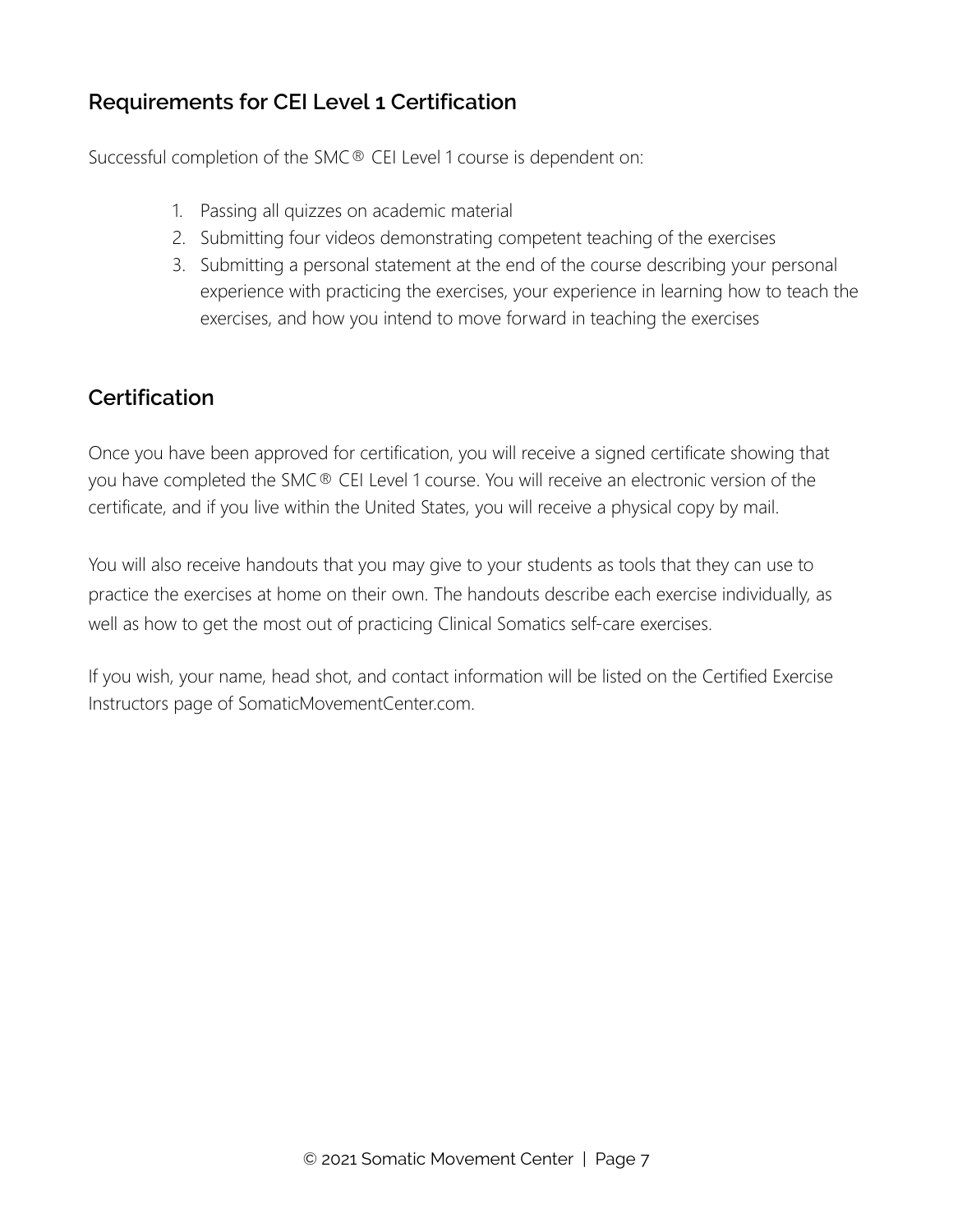# CEI LEVEL 2 COURSE SYLLABUS

#### **Schedule**

The SMC® CEI Level 2 course material is taught in ten sections. The pace of the course is set, with a new section becoming available each week. Students may begin the first section of the course immediately upon registering. The course material may be completed in ten weeks; however, students may take as long as they need to complete it.

There is a six-week case study required for Level 2 certification. It is recommended that students carry out this case study after completing the ten weeks of course material. However, if students wish to do the case study while completing the course material, they may.

### **Required Reading**

Students are required to read *The Pain Relief Secret* by Sarah Warren. Chapters of this book are used as academic reading in the course, and students will be tested on the material.

Students are encouraged, but not required, to use Trail Guide to the Body: How to Locate Muscles, Bones and More by Andrew Biel as a reference.

#### **Academic Material**

The following academic topics are covered in the SMC® CEI Level 2 course. Students will complete a quiz at the end of each section testing the comprehension of the academic material.

- Connecting With and Coaching Your Student
- Marketing Your Business
- Modifying Exercises and Adjusting Your Student
- Causes and Types of Pain
- Motor Learning and Muscle Tension
- Working with Functional Disorders:
	- Lower Back Pain
	- Hyperlordosis
	- Sciatica and Piriformis Syndrome
	- Sacroiliac Joint Dysfunction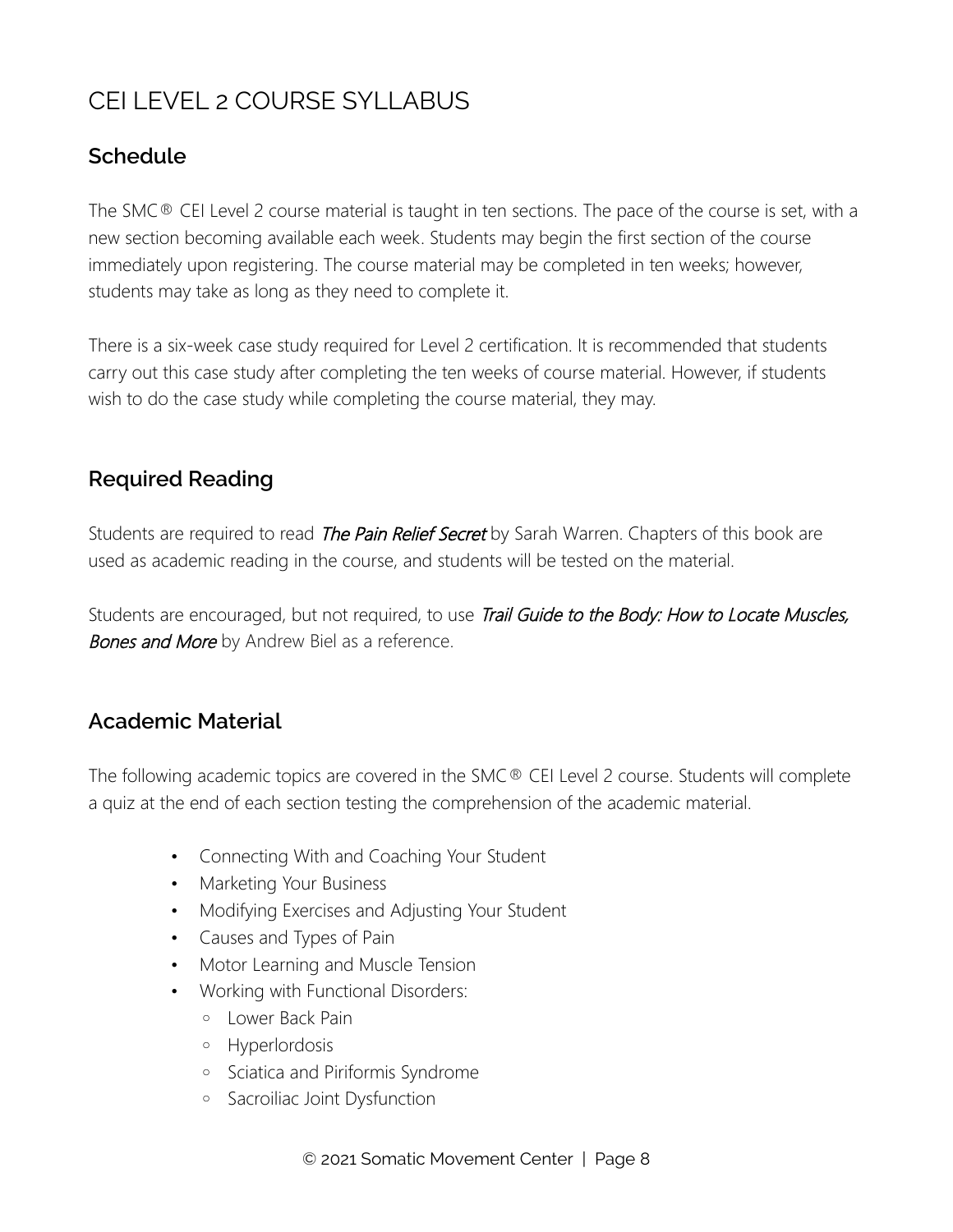- Spinal Degeneration
- Postural Kyphosis
- Forward Head Posture
- Idiopathic Scoliosis
- Functional Leg Length Discrepancy
- Iliopsoas Syndrome
- Iliotibial Band Syndrome
- Internal Snapping Hip Syndrome
- External Snapping Hip Syndrome

#### **Exercises**

The SMC<sup>®</sup> CEI Level 2 course teaches 13 Clinical Somatics floor exercises and two standing proprioceptive exercises that address dysfunction in the core and the extremities of the body. Students will learn how to instruct each exercise through video demonstrations, written explanations and instruction, and personal practice. The anatomy of each exercise, what conditions each exercise helps to alleviate, and common mistakes that students make when practicing the exercises are discussed. A sample script for each exercise is provided.

#### **Outcomes**

Somatic Movement Center expects Certified Exercise Instructors to uphold the highest level of instruction to their students. Upon completion of the SMC® CEI Level 2 course, students should have a deep understanding of the following concepts, in addition to those learned in CEI Level 1:

- How to connect with each student and address their unique needs
- How to coach students to make changes in their habits in order to help them get out of pain and make changes in their posture and movement
- How to market a small business
- How to modify exercises for students with movement limitations
- The various causes of bodily pain
- The neurophysiology of pain sensation and perception
- How we learn motor patterns and develop involuntary muscular tension
- How to work with common functional disorders (listed above in Academic Material)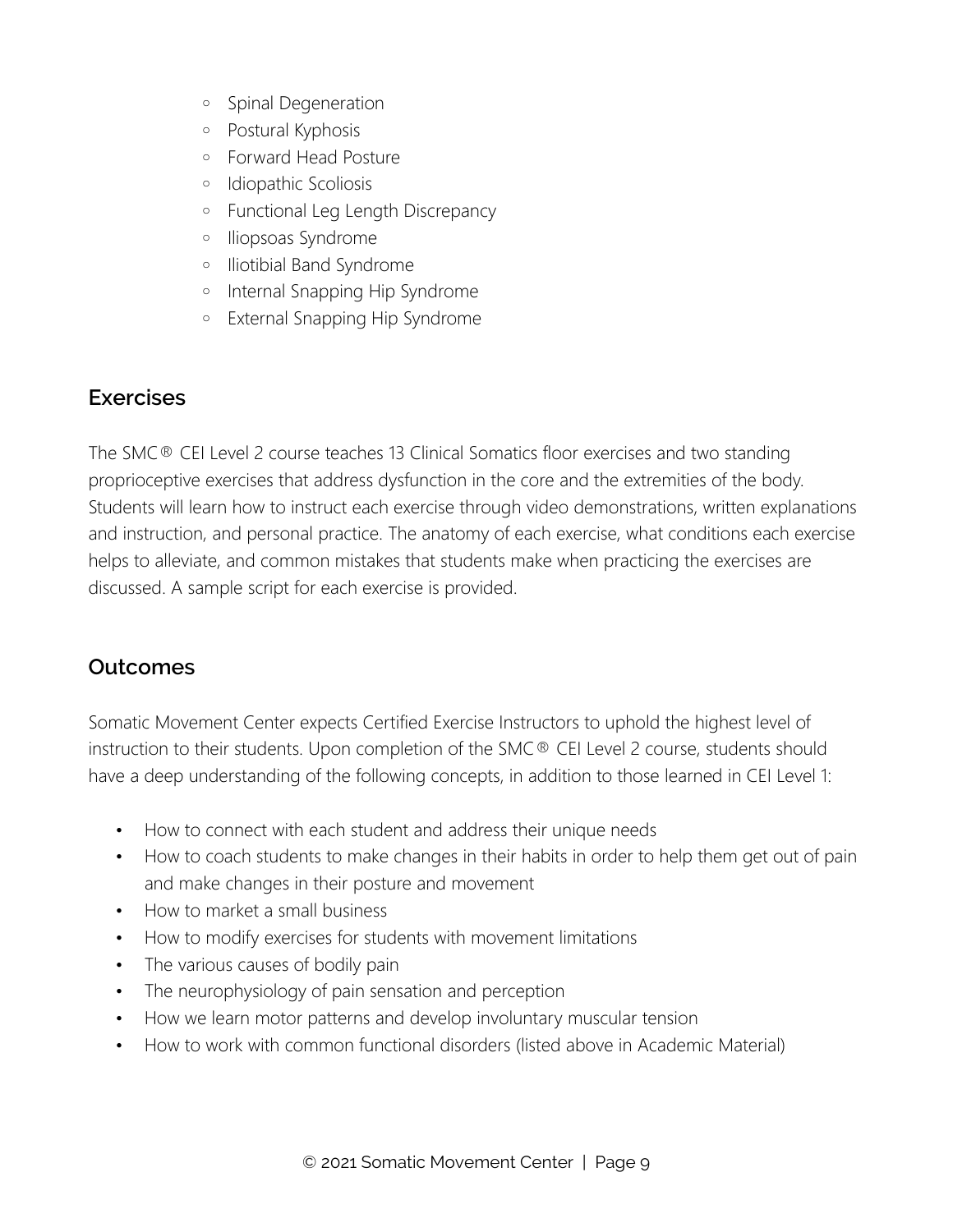### **Requirements for CEI Level 2 Certification**

Successful completion of the SMC® CEI Level 2 course is dependent on:

- 1. Passing all quizzes on academic material.
- 2. Completing and documenting a six-week case study with a student of your choice. You will do a minimum of six 60-90 minute private sessions with the student. Your case study will be assessed on how you worked with your client based on their symptoms, their reported experience with the exercises, and the challenges you encountered.

#### **Certification**

Once you have been approved for certification, you will receive a signed certificate showing that you have completed the SMC® CEI Level 2 course. You will receive an electronic version of the certificate, and if you live within the United States, you will receive a physical copy by mail.

You will also receive handouts, describing each exercise individually, that you may give to your students as tools that they can use to practice the exercises at home on their own.

If you wish, your name, head shot, and contact information will be listed on the Certified Exercise Instructors page of SomaticMovementCenter.com.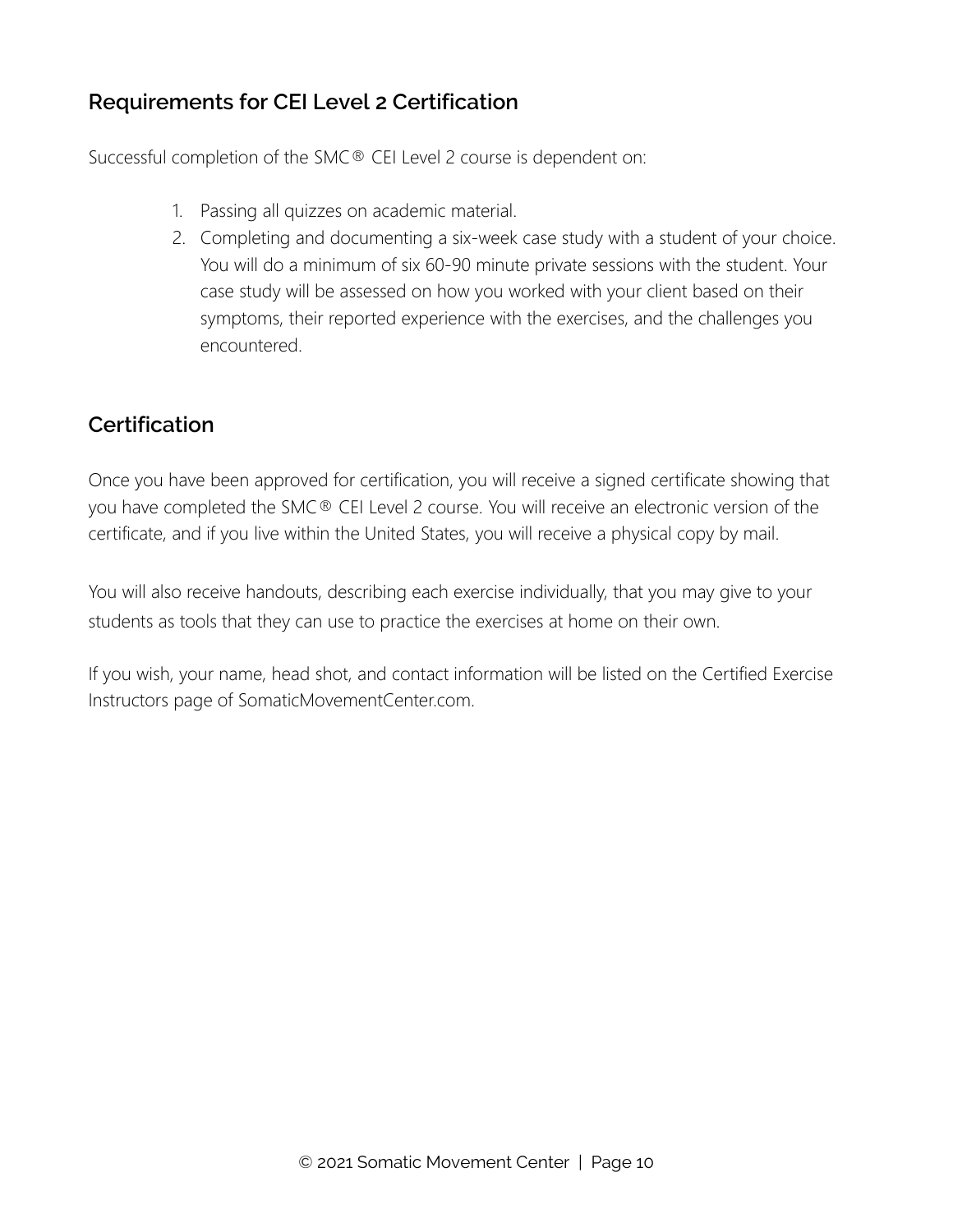# CEI LEVEL 3 COURSE SYLLABUS

#### **Schedule**

The SMC® CEI Level 3 course material is taught in ten sections. The pace of the course is set, with a new section becoming available each week. Students may begin the first section of the course immediately upon registering. The course material may be completed in ten weeks; however, students may take as long as they need to complete it.

There is a six-week case study required for Level 3 certification. The case study can be carried out at any time during the 10 weeks of course material or after the course material has been completed.

#### **Required Reading**

Students are encouraged, but not required, to use Trail Guide to the Body: How to Locate Muscles, Bones and More by Andrew Biel as a reference.

#### **Academic Material**

The following academic topics are covered in the SMC® CEI Level 3 course. Students will complete a quiz at the end of each section testing the comprehension of the academic material.

- Working with Functional Disorders:
	- Tendinopathies
	- Bursitis
	- Plantar fasciitis
	- Knee pain
	- Shin splints
	- Frozen shoulder
	- Thoracic outlet syndrome
	- Carpal tunnel syndrome
	- De Quervain's tenosynovitis
	- Tennis elbow and golfer's elbow
	- Neck pain
	- Whiplash
	- Temporomandibular joint pain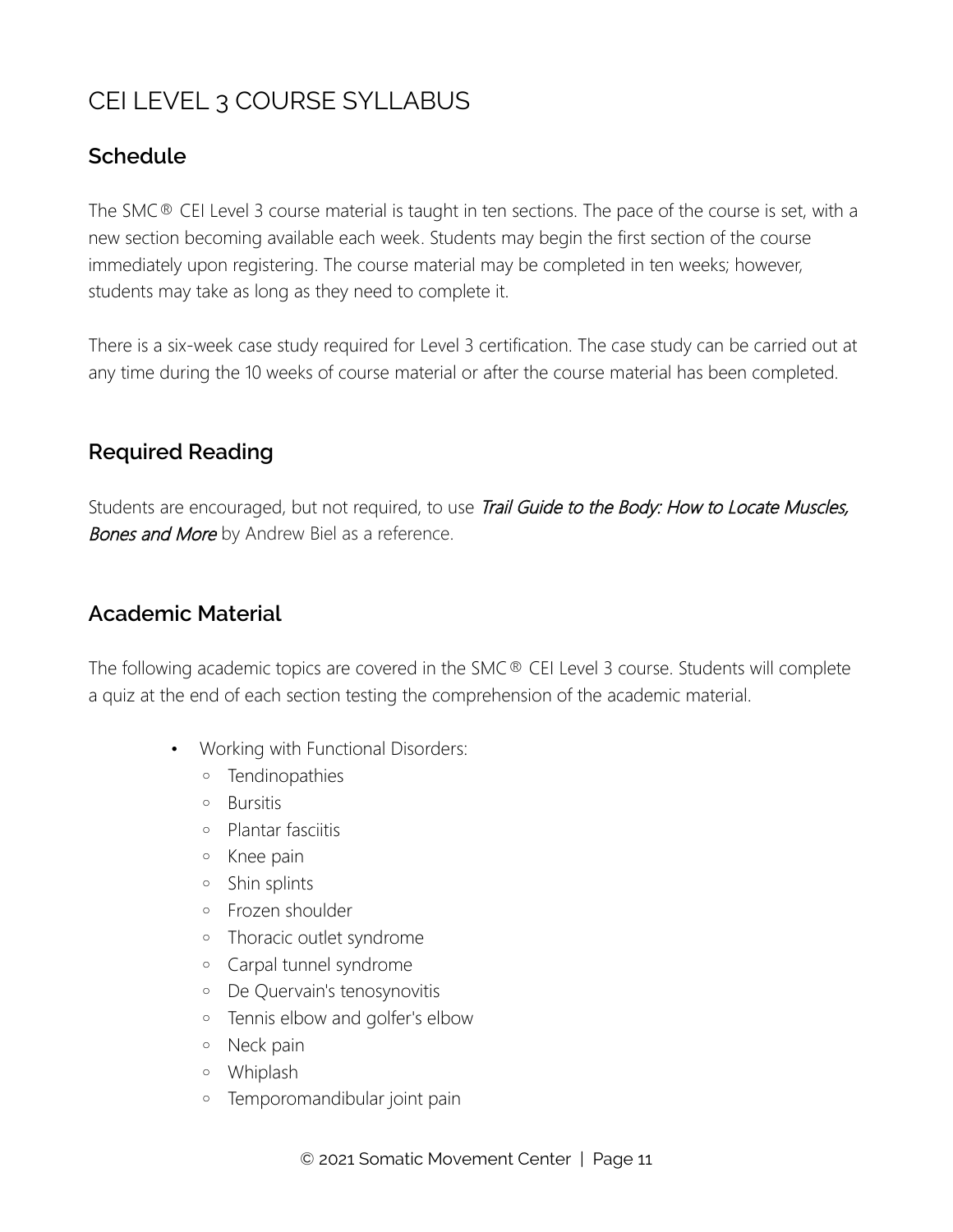- Shallow breathing
- Joint hypermobility
- Osteoarthritis
- Working with trauma sufferers
- Painful autoimmune conditions
- Fibromyalgia, chronic fatigue syndrome (ME/CFS), and amplified musculoskeletal pain syndrome (AMPS)
- Restless legs syndrome (RLS), essential tremor, Parkinson's disease (PD), and amyotrophic lateral sclerosis (ALS)

#### **Exercises**

The SMC<sup>®</sup> CEI Level 3 course teaches 16 Clinical Somatics floor exercises that address dysfunction in the core and the extremities of the body. Students will learn how to instruct each exercise through video demonstrations, written explanations and instruction, and personal practice. The anatomy of each exercise, what conditions each exercise helps to alleviate, and common mistakes that students make when practicing the exercises are discussed. A sample script for each exercise is provided.

# **Outcomes**

Somatic Movement Center expects Certified Exercise Instructors to uphold the highest level of instruction to their students. Upon completion of SMC® CEI Level 3, students should have a deep understanding of the following concepts, in addition to those learned in CEI Levels 1 & 2:

- How to work with common functional disorders (listed above in Academic Material)
- How to work with trauma sufferers
- The potential benefits of Clinical Somatic Education for people with joint hypermobility, osteoarthritis, painful autoimmune conditions, multisystem pain conditions, and neurological movement disorders